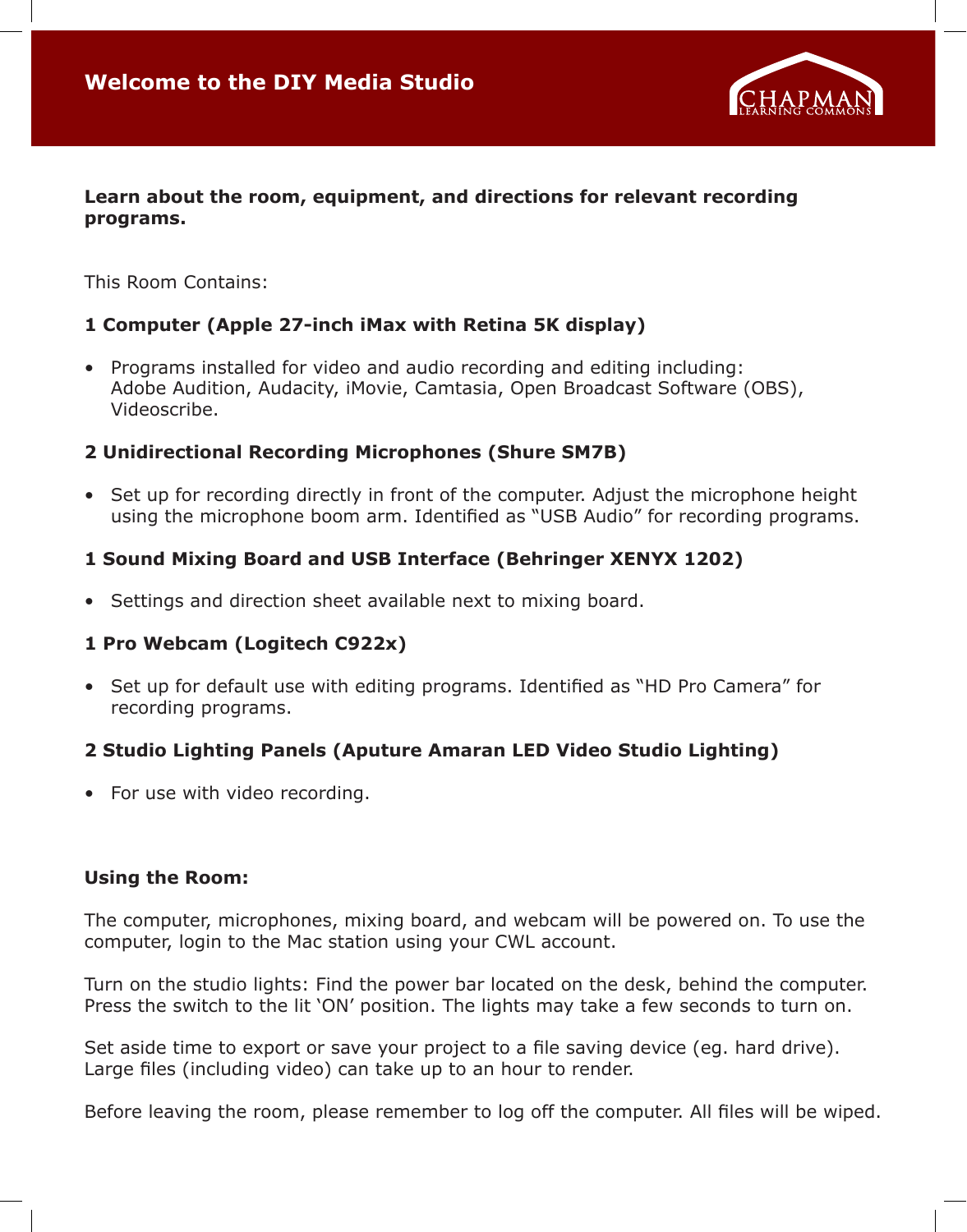

#### **Audacity**

Audacity is a recording program that records audio. It is installed on the DIY Media Studio computer and freely available to download at https://sourceforge.net/projects/ audacity/.

**1.** Audacity uses a default waveform view, measured on the vertical axis. Remain within 1 and -1 for best results. Test by speaking at the volume you will be using when recording. If numbers appear red it is too loud.



**2.** If your project is unfinished, go to "File" > "Save as" > "Project." When finished recording and editing save the project as an mp3 file. Go to "File" > "Export" > "Export as mp3."

#### **Camtasia**

Camtasia is a screen recorder and video editing program. Camtasia is installed on the DIY Media Studio computer and available to UBC students, faculty, and staff for download. Visit https://lthub.ubc.ca/guides/camtasia/ for more information.

- **1.** A tutorial for first-time users is available when the program is opened. Watch the video for detailed instructions.
- **2.** Save an editable version using "File" > "Save as." Save a copy of files added to the video (audio, images, etc). This will allow you to "link" to the files in future editing.
- **3.** Save a final version with the "Share" button on the top right. Choose "Export file". This creates a non-editable video.